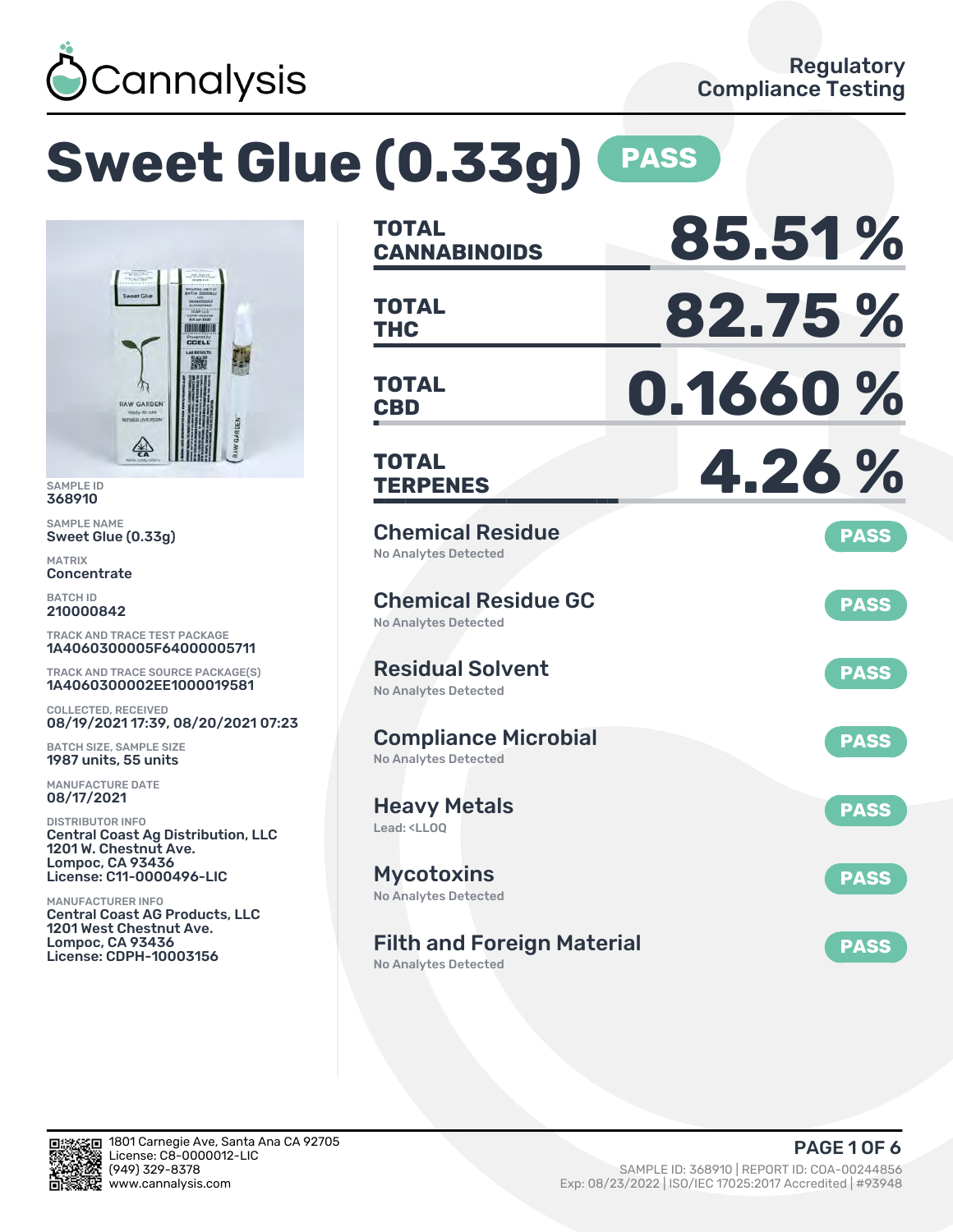

# CANNABINOID ANALYSIS

Total THC,CBD value(s) have been decarboxylated.

| TOTAL THC:          | 827.5 mg/g (82.75 %), 273.08 mg per package |
|---------------------|---------------------------------------------|
| TOTAL CBD:          | 1.660 mg/g (0.1660 %), 0.55 mg per package  |
| TOTAL CANNABINOIDS: | 855.1 mg/g (85.51%)                         |

UNIT OF MEASUREMENT: Milligrams per Gram(mg/g)

| <b>ANALYTE</b>         | <b>RESULT</b>         | <b>LOD</b> | <b>LLOO</b> | <b>ANALYTE</b>   | <b>RESULT</b>           | <b>LOD</b> | <b>LLOQ</b> |
|------------------------|-----------------------|------------|-------------|------------------|-------------------------|------------|-------------|
| THCa                   | ND                    | 0.5000     | 1.0000      | CBDa             | <b>ND</b>               | 0.5000     | 1.0000      |
| D9THC                  | 827.5 mg/g (82.75 %)  | 0.5000     | 1.0000      | CBD              | 1.660 mg/g $(0.1660\%)$ | 0.5000     | 1.0000      |
| D8THC                  | $<$ 1 mg/g            | 0.5000     | 1.0000      | CBD <sub>v</sub> | <b>ND</b>               | 0.5000     | 1.0000      |
| <b>CBN</b>             | 1.707 mg/g (0.1707 %) | 0.5000     | 1.0000      | CBCa             | <b>ND</b>               | 0.5000     | 1.0000      |
| THCva                  | ND                    | 0.5000     | 1.0000      | CBC              | <b>ND</b>               | 0.5000     | 1.0000      |
| <b>THC<sub>v</sub></b> | 2.989 mg/g (0.2989 %) | 0.5000     | 1.0000      | CBGa             | <b>ND</b>               | 0.5000     | 1.0000      |
| ExoTHC                 | $<$ 1 mg/g            | 0.5000     | 1.0000      | <b>CBG</b>       | 21.20 mg/g (2.120 %)    | 0.5000     | 1.0000      |
| <b>CBL</b>             | <b>ND</b>             | 0.5000     | 1.0000      |                  |                         |            |             |

#### ADDITIONAL INFORMATION

| Method:     | SOP-TECH-001 | Sample Prepped: 08/20/2021 12:40 |                                  | Sample Approved: 08/22/202114:41   |  |
|-------------|--------------|----------------------------------|----------------------------------|------------------------------------|--|
| Instrument: | UPLC-DAD     |                                  | Sample Analyzed: 08/20/202118:00 | Prep-Analytical Batch: 32050-26153 |  |



TOTAL TERPENES: 42.62 mg/g (4.262 %)

| UNIT OF MEASUREMENT: | Milligrams per Gram(mg/g) |
|----------------------|---------------------------|
|----------------------|---------------------------|

| <b>ANALYTE</b>          | <b>RESULT</b>                                                                                                                                         | <b>LOD</b> | <b>LLOQ</b> | <b>ANALYTE</b>         | <b>RESULT</b>                                       | LOD    | <b>LLOQ</b> |
|-------------------------|-------------------------------------------------------------------------------------------------------------------------------------------------------|------------|-------------|------------------------|-----------------------------------------------------|--------|-------------|
| 3-Carene                | <b>ND</b>                                                                                                                                             | 1.000      | 2.500       | Alpha bisabolol        | <lloq< td=""><td>0.1000</td><td>0.5000</td></lloq<> | 0.1000 | 0.5000      |
| Alpha cedrene           | ND.                                                                                                                                                   | 1.000      | 2.500       | Alpha humulene         | 2.365 mg/g $(0.2365\%)$                             | 0.5000 | 1.000       |
| Alpha pinene            | 2.685 mg/g (0.2685 %)                                                                                                                                 | 0.1000     | 1.000       | Alpha terpinene        | <b>ND</b>                                           | 0.5000 | 1.000       |
| Alpha terpineol         | <lloq< td=""><td>0.3260</td><td>0.6520</td><td>Beta caryophyllene</td><td>10.16 mg/g <math>(1.016\%)</math></td><td>0.5000</td><td>1.000</td></lloq<> | 0.3260     | 0.6520      | Beta caryophyllene     | 10.16 mg/g $(1.016\%)$                              | 0.5000 | 1.000       |
| Beta myrcene            | 6.304 mg/g $(0.6304\%)$                                                                                                                               | 0.5000     | 1.000       | Beta pinene            | 2.715 mg/g (0.2715 %)                               | 0.6070 | 1.214       |
| Borneol                 | <b>ND</b>                                                                                                                                             | 1.000      | 2.500       | Camphene               | <b>ND</b>                                           | 0.5000 | 1.000       |
| Camphor                 | <b>ND</b>                                                                                                                                             | 0.1000     | 0.5000      | Caryophyllene oxide ND |                                                     | 0.5000 | 2.500       |
| Cedrol                  | <b>ND</b>                                                                                                                                             | 0.5000     | 1.000       | Cis geraniol           | <b>ND</b>                                           | 1.000  | 2.500       |
| Cis nerolidol           | ND.                                                                                                                                                   | 2.500      | 5.000       | Eucalyptol             | <b>ND</b>                                           | 0.1000 | 0.5000      |
| Fenchol                 | <lloq< td=""><td>0.5000</td><td>1.000</td><td>Fenchone</td><td><b>ND</b></td><td>0.1000</td><td>0.5000</td></lloq<>                                   | 0.5000     | 1.000       | Fenchone               | <b>ND</b>                                           | 0.1000 | 0.5000      |
| Gamma terpinene         | ND.                                                                                                                                                   | 0.1000     | 0.5000      | Gamma terpineol        | <b>ND</b>                                           | 0.2090 | 0.5230      |
| Geranyl acetate         | <b>ND</b>                                                                                                                                             | 0.1000     | 0.5000      | Guaiol                 | <b>ND</b>                                           | 2.500  | 5.000       |
| Isoborneol              | <b>ND</b>                                                                                                                                             | 0.5000     | 1.000       | Isopulegol             | <b>ND</b>                                           | 2.500  | 5.000       |
| Limonene                | 15.77 mg/g (1.577 %)                                                                                                                                  | 0.5000     | 2.500       | Linalool               | 2.074 mg/g $(0.2074\%)$                             | 0.5000 | 1.000       |
| Menthol                 | <b>ND</b>                                                                                                                                             | 1.000      | 2.500       | Ocimene 1              | <b>ND</b>                                           | 0.1550 | 0.3100      |
| Ocimene 2               | <lloq< td=""><td>0.3450</td><td>1.725</td><td>P-cymene</td><td><b>ND</b></td><td>0.5230</td><td>1.045</td></lloq<>                                    | 0.3450     | 1.725       | P-cymene               | <b>ND</b>                                           | 0.5230 | 1.045       |
| P-mentha-1.5-diene ND   |                                                                                                                                                       | 0.5000     | 1.000       | Pulegone               | <b>ND</b>                                           | 0.1000 | 0.5000      |
| Sabinene                | <b>ND</b>                                                                                                                                             | 0.5000     | 1.000       | Terpinolene            | $0.5403$ mg/g $(0.0540\%)$                          | 0.1000 | 0.5000      |
| Trans beta farnesene ND |                                                                                                                                                       | 2.500      | 5.000       | Trans geraniol         | <b>ND</b>                                           | 0.5000 | 2.500       |
| Trans nerolidol         | <b>ND</b>                                                                                                                                             | 0.5000     | 2.500       | Valencene              | <b>ND</b>                                           | 0.5000 | 1.000       |
|                         |                                                                                                                                                       |            |             |                        |                                                     |        |             |

| 3-Carene                | <b>ND</b>                                                                                                                                             | 1.000  | 2.500  | Alpha bisabolol        | <ll0q< td=""><td>0.1000</td><td>0.5000</td></ll0q<> | 0.1000 | 0.5000 |
|-------------------------|-------------------------------------------------------------------------------------------------------------------------------------------------------|--------|--------|------------------------|-----------------------------------------------------|--------|--------|
| Alpha cedrene           | <b>ND</b>                                                                                                                                             | 1.000  | 2.500  | Alpha humulene         | 2.365 mg/g $(0.2365\%)$                             | 0.5000 | 1.000  |
| Alpha pinene            | 2.685 mg/g (0.2685 %)                                                                                                                                 | 0.1000 | 1.000  | Alpha terpinene        | <b>ND</b>                                           | 0.5000 | 1.000  |
| Alpha terpineol         | <lloq< td=""><td>0.3260</td><td>0.6520</td><td>Beta caryophyllene</td><td>10.16 mg/g <math>(1.016\%)</math></td><td>0.5000</td><td>1.000</td></lloq<> | 0.3260 | 0.6520 | Beta caryophyllene     | 10.16 mg/g $(1.016\%)$                              | 0.5000 | 1.000  |
| Beta myrcene            | 6.304 mg/g $(0.6304\%)$                                                                                                                               | 0.5000 | 1.000  | Beta pinene            | 2.715 mg/g (0.2715 %)                               | 0.6070 | 1.214  |
| Borneol                 | ND                                                                                                                                                    | 1.000  | 2.500  | Camphene               | <b>ND</b>                                           | 0.5000 | 1.000  |
| Camphor                 | <b>ND</b>                                                                                                                                             | 0.1000 | 0.5000 | Caryophyllene oxide ND |                                                     | 0.5000 | 2.500  |
| Cedrol                  | <b>ND</b>                                                                                                                                             | 0.5000 | 1.000  | Cis geraniol           | <b>ND</b>                                           | 1.000  | 2.500  |
| Cis nerolidol           | <b>ND</b>                                                                                                                                             | 2.500  | 5.000  | Eucalyptol             | <b>ND</b>                                           | 0.1000 | 0.5000 |
| Fenchol                 | <lloq< td=""><td>0.5000</td><td>1.000</td><td>Fenchone</td><td><b>ND</b></td><td>0.1000</td><td>0.5000</td></lloq<>                                   | 0.5000 | 1.000  | Fenchone               | <b>ND</b>                                           | 0.1000 | 0.5000 |
| Gamma terpinene         | ND.                                                                                                                                                   | 0.1000 | 0.5000 | Gamma terpineol        | <b>ND</b>                                           | 0.2090 | 0.5230 |
| Geranyl acetate         | <b>ND</b>                                                                                                                                             | 0.1000 | 0.5000 | Guaiol                 | <b>ND</b>                                           | 2.500  | 5.000  |
| Isoborneol              | <b>ND</b>                                                                                                                                             | 0.5000 | 1.000  | Isopulegol             | <b>ND</b>                                           | 2.500  | 5.000  |
| Limonene                | 15.77 mg/g (1.577 %)                                                                                                                                  | 0.5000 | 2.500  | Linalool               | 2.074 mg/g $(0.2074\%)$                             | 0.5000 | 1.000  |
| Menthol                 | <b>ND</b>                                                                                                                                             | 1.000  | 2.500  | Ocimene 1              | <b>ND</b>                                           | 0.1550 | 0.3100 |
| Ocimene 2               | <lloq< td=""><td>0.3450</td><td>1.725</td><td>P-cymene</td><td><b>ND</b></td><td>0.5230</td><td>1.045</td></lloq<>                                    | 0.3450 | 1.725  | P-cymene               | <b>ND</b>                                           | 0.5230 | 1.045  |
| P-mentha-1,5-diene ND   |                                                                                                                                                       | 0.5000 | 1.000  | Pulegone               | <b>ND</b>                                           | 0.1000 | 0.5000 |
| Sabinene                | <b>ND</b>                                                                                                                                             | 0.5000 | 1.000  | Terpinolene            | $0.5403$ mg/g $(0.0540\%)$                          | 0.1000 | 0.5000 |
| Trans beta farnesene ND |                                                                                                                                                       | 2.500  | 5.000  | Trans geraniol         | <b>ND</b>                                           | 0.5000 | 2.500  |
| Trans nerolidol         | ND.                                                                                                                                                   | 0.5000 | 2.500  | Valencene              | ND.                                                 | 0.5000 | 1.000  |



PAGE 2 OF 6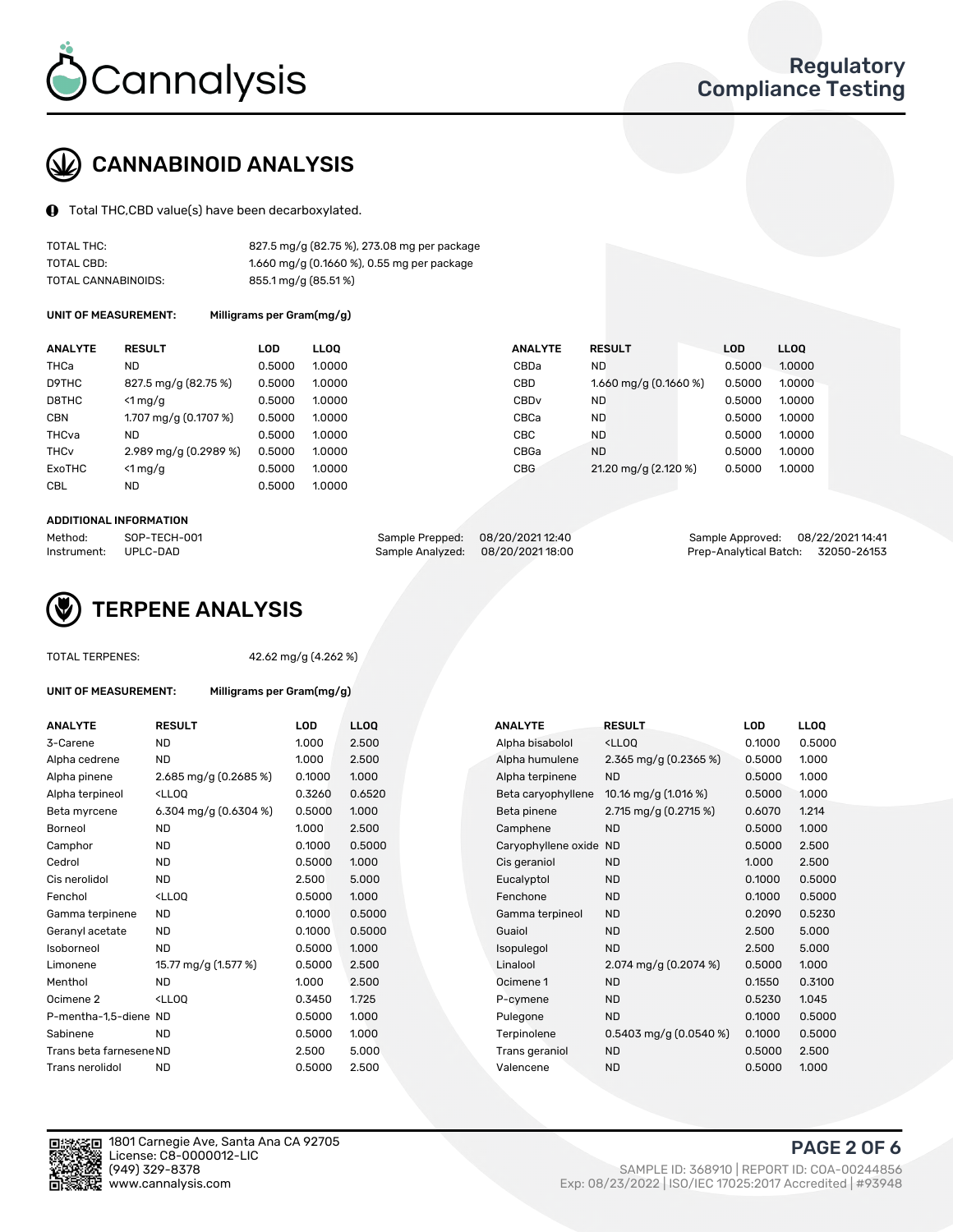

### Regulatory Compliance Testing

#### ADDITIONAL INFORMATION

Sample Analyzed: 08/20/2021 15:03

Method: SOP-TECH-027 Sample Prepped: 08/20/2021 14:59 Sample Approved: 08/21/2021 17:30



CHEMICAL RESIDUE ANALYSIS PASS

UNIT OF MEASUREMENT: Micrograms per Gram(ug/g)

| <b>ANALYTE</b>    | <b>RESULT</b> | LOD    | <b>LLOQ</b> | <b>ACTION LEVEL</b> |      | <b>ANALYTE</b>      | <b>RESULT</b> | <b>LOD</b> | <b>LLOQ</b> | <b>ACTION LEVEL</b> |      |
|-------------------|---------------|--------|-------------|---------------------|------|---------------------|---------------|------------|-------------|---------------------|------|
| Abamectin         | <b>ND</b>     | 0.0200 | 0.0400      | 0.1000              | Pass | Acephate            | <b>ND</b>     | 0.0200     | 0.0400      | 0.1000              | Pass |
| Acequinocyl       | <b>ND</b>     | 0.0200 | 0.0400      | 0.1000              | Pass | Acetamiprid         | <b>ND</b>     | 0.0200     | 0.0400      | 0.1000              | Pass |
| Aldicarb          | <b>ND</b>     | 0.0200 | 0.0400      | 0.0                 | Pass | Azoxystrobin        | <b>ND</b>     | 0.0200     | 0.0400      | 0.1000              | Pass |
| Bifenazate        | <b>ND</b>     | 0.0200 | 0.0400      | 0.1000              | Pass | <b>Bifenthrin</b>   | <b>ND</b>     | 0.0200     | 0.0400      | 3.000               | Pass |
| <b>Boscalid</b>   | <b>ND</b>     | 0.0200 | 0.0400      | 0.1000              | Pass | Carbarvl            | <b>ND</b>     | 0.0200     | 0.0400      | 0.5000              | Pass |
| Carbofuran        | <b>ND</b>     | 0.0200 | 0.0400      | 0.0                 | Pass | Chlorantraniliprole | <b>ND</b>     | 0.0200     | 0.0400      | 10.00               | Pass |
| Clofentezine      | <b>ND</b>     | 0.0200 | 0.0400      | 0.1000              | Pass | Coumaphos           | <b>ND</b>     | 0.0200     | 0.0400      | 0.0                 | Pass |
| Cyfluthrin        | <b>ND</b>     | 0.4000 | 1.000       | 2.000               | Pass | Cypermethrin        | <b>ND</b>     | 0.4000     | 1.000       | 1.000               | Pass |
| Daminozide        | <b>ND</b>     | 0.0200 | 0.0400      | 0.0                 | Pass | Diazinon            | <b>ND</b>     | 0.0200     | 0.0400      | 0.1000              | Pass |
| <b>Dichlorvos</b> | <b>ND</b>     | 0.0200 | 0.0400      | 0.0                 | Pass | Dimethoate          | <b>ND</b>     | 0.0200     | 0.0400      | 0.0                 | Pass |
| Dimethomorph      | <b>ND</b>     | 0.0200 | 0.0400      | 2.000               | Pass | <b>Ethoprophos</b>  | <b>ND</b>     | 0.0200     | 0.0400      | 0.0                 | Pass |
| Etofenprox        | <b>ND</b>     | 0.0200 | 0.0400      | 0.0                 | Pass | Etoxazole           | <b>ND</b>     | 0.0200     | 0.0400      | 0.1000              | Pass |
| Fenhexamid        | <b>ND</b>     | 0.0200 | 0.0400      | 0.1000              | Pass | Fenoxycarb          | <b>ND</b>     | 0.0200     | 0.0400      | 0.0                 | Pass |
| Fenpyroximate     | <b>ND</b>     | 0.0200 | 0.0400      | 0.1000              | Pass | Fipronil            | <b>ND</b>     | 0.0400     | 0.1000      | 0.0                 | Pass |
| Flonicamid        | <b>ND</b>     | 0.0200 | 0.0400      | 0.1000              | Pass | Fludioxonil         | <b>ND</b>     | 0.0200     | 0.0400      | 0.1000              | Pass |
| Hexythiazox       | <b>ND</b>     | 0.0200 | 0.0400      | 0.1000              | Pass | Imazalil            | <b>ND</b>     | 0.0200     | 0.0400      | 0.0                 | Pass |
| Imidacloprid      | <b>ND</b>     | 0.0200 | 0.0400      | 5.000               | Pass | Kresoxim methyl     | <b>ND</b>     | 0.0200     | 0.0400      | 0.1000              | Pass |
| Malathion         | <b>ND</b>     | 0.0200 | 0.0400      | 0.5000              | Pass | Metalaxyl           | <b>ND</b>     | 0.0200     | 0.0400      | 2.000               | Pass |
| Methiocarb        | <b>ND</b>     | 0.0200 | 0.0400      | 0.0                 | Pass | Methomyl            | <b>ND</b>     | 0.0200     | 0.0400      | 1.000               | Pass |
| Mevinphos         | <b>ND</b>     | 0.0200 | 0.0400      | 0.0                 | Pass | Myclobutanil        | <b>ND</b>     | 0.0200     | 0.0400      | 0.1000              | Pass |
| Naled             | <b>ND</b>     | 0.0200 | 0.0400      | 0.1000              | Pass | Oxamyl              | <b>ND</b>     | 0.0200     | 0.0400      | 0.5000              | Pass |
| Paclobutrazol     | <b>ND</b>     | 0.0200 | 0.0400      | 0.0                 | Pass | Permethrins         | <b>ND</b>     | 0.0400     | 0.1000      | 0.5000              | Pass |
| Phosmet           | <b>ND</b>     | 0.0200 | 0.0400      | 0.1000              | Pass | Piperonyl butoxide  | <b>ND</b>     | 0.0200     | 0.0400      | 3.000               | Pass |
| Prallethrin       | <b>ND</b>     | 0.0200 | 0.0400      | 0.1000              | Pass | Propiconazole       | <b>ND</b>     | 0.0200     | 0.0400      | 0.1000              | Pass |
| Propoxur          | <b>ND</b>     | 0.0200 | 0.0400      | 0.0                 | Pass | Pyrethrins          | <b>ND</b>     | 0.0200     | 0.0400      | 0.5000              | Pass |
| Pyridaben         | <b>ND</b>     | 0.0200 | 0.0400      | 0.1000              | Pass | Spinetoram          | <b>ND</b>     | 0.0200     | 0.0400      | 0.1000              | Pass |
| Spinosad          | <b>ND</b>     | 0.0300 | 0.0700      | 0.1000              | Pass | Spiromesifen        | <b>ND</b>     | 0.0200     | 0.0400      | 0.1000              | Pass |
| Spirotetramat     | <b>ND</b>     | 0.0200 | 0.0400      | 0.1000              | Pass | Spiroxamine         | <b>ND</b>     | 0.0200     | 0.0400      | 0.0                 | Pass |
| Tebuconazole      | <b>ND</b>     | 0.0200 | 0.0400      | 0.1000              | Pass | Thiacloprid         | <b>ND</b>     | 0.0200     | 0.0400      | 0.0                 | Pass |
| Thiamethoxam      | <b>ND</b>     | 0.0200 | 0.0400      | 5.000               | Pass | Trifloxystrobin     | <b>ND</b>     | 0.0200     | 0.0400      | 0.1000              | Pass |

### ADDITIONAL INFORMATION

Method: SOP-TECH-002 Sample Prepped: 08/20/202113:27<br>Instrument: LC-MS/MS Sample Analyzed: 08/20/202113:28 Prep-Analytical Batch: 32051-26137 Prep-Analytical Batch: 32051-26137

PAGE 3 OF 6

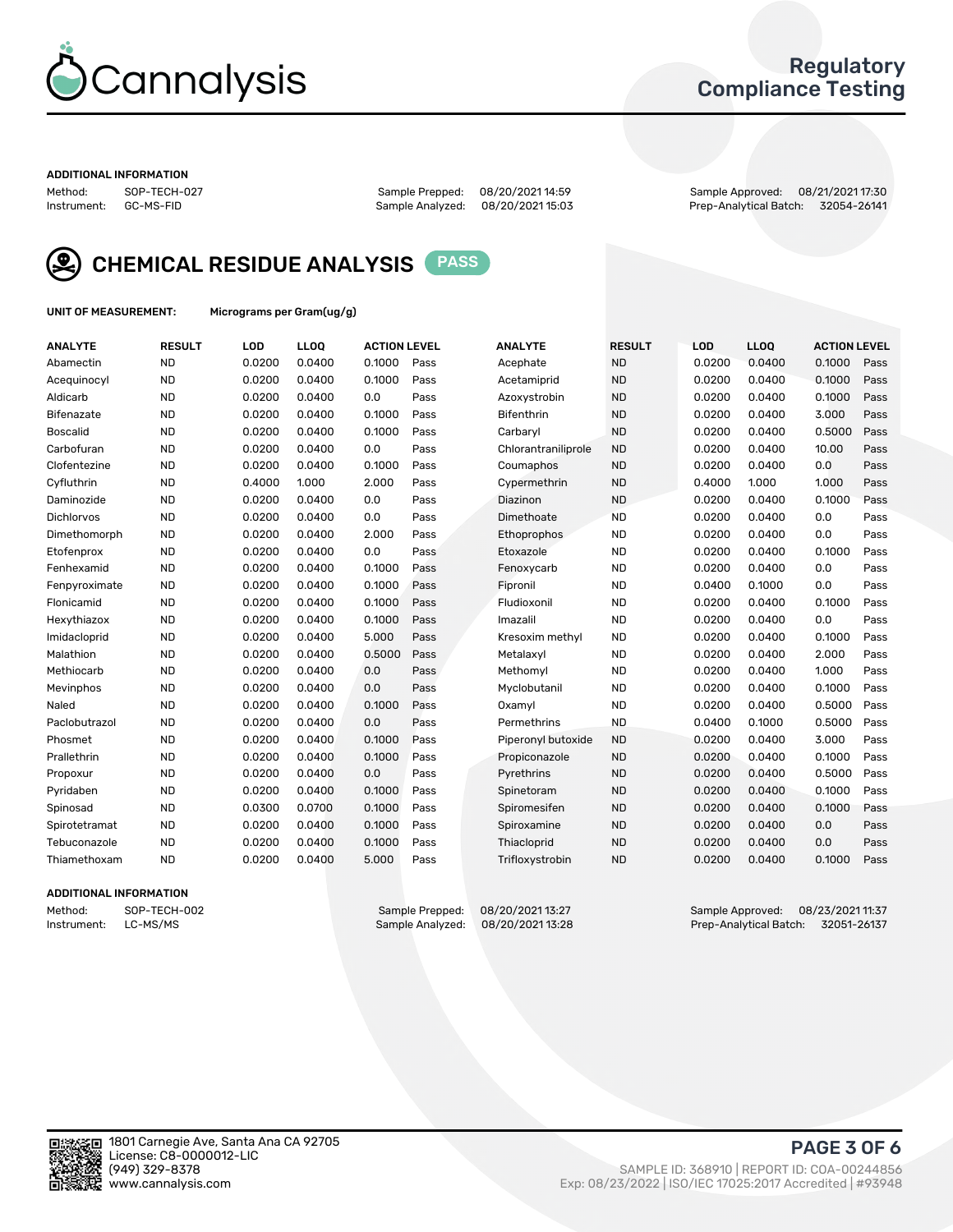

## CHEMICAL RESIDUE GC ANALYSIS PASS

| UNIT OF MEASUREMENT: | м |
|----------------------|---|
|                      |   |

icrograms per Gram(ug/g)

| <b>ANALYTE</b>                | <b>RESULT</b> | LOD    | <b>LLOO</b> | <b>ACTION LEVEL</b> |                  | <b>ANALYTE</b>   | <b>RESULT</b> | LOD              | <b>LLOO</b>            | <b>ACTION LEVEL</b> |      |
|-------------------------------|---------------|--------|-------------|---------------------|------------------|------------------|---------------|------------------|------------------------|---------------------|------|
| Captan                        | <b>ND</b>     | 0.1000 | 0.2000      | 0.7000              | Pass             | Chlordane        | <b>ND</b>     | 0.0109           | 0.0136                 | 0.0                 | Pass |
| Methyl parathion              | <b>ND</b>     | 0.0400 | 0.1000      | 0.0                 | Pass             | <b>PCNB</b>      | <b>ND</b>     | 0.0200           | 0.0400                 | 0.1000              | Pass |
| Chlorfenapyr                  | <b>ND</b>     | 0.0800 | 0.1000      | 0.0                 | Pass             | Chlorpyrifos     | <b>ND</b>     | 0.0800           | 0.1000                 | 0.0                 | Pass |
|                               |               |        |             |                     |                  |                  |               |                  |                        |                     |      |
| <b>ADDITIONAL INFORMATION</b> |               |        |             |                     |                  |                  |               |                  |                        |                     |      |
| Method:                       | SOP-TECH-010  |        |             |                     | Sample Prepped:  | 08/20/2021 13:28 |               | Sample Approved: |                        | 08/21/2021 14:40    |      |
| Instrument:                   | GC-MS/MS      |        |             |                     | Sample Analyzed: | 08/20/2021 13:28 |               |                  | Prep-Analytical Batch: | 32052-26138         |      |
|                               |               |        |             |                     |                  |                  |               |                  |                        |                     |      |

### RESIDUAL SOLVENT ANALYSIS PASS

UNIT OF MEASUREMENT: Micrograms per Gram(ug/g)

| <b>ANALYTE</b>       | <b>RESULT</b> | LOD    | <b>LLOO</b> | <b>ACTION LEVEL</b> |      | <b>ANALYTE</b>           | <b>RESULT</b> | LOD    | <b>LLOO</b> | <b>ACTION LEVEL</b> |      |
|----------------------|---------------|--------|-------------|---------------------|------|--------------------------|---------------|--------|-------------|---------------------|------|
| Acetone              | <b>ND</b>     | 50.00  | 100.0       | 5000                | Pass | Acetonitrile             | <b>ND</b>     | 50.00  | 100.0       | 410.0               | Pass |
| Benzene              | <b>ND</b>     | 0.5000 | 1.000       | 1.000               | Pass | <b>Butane</b>            | <b>ND</b>     | 50.00  | 100.0       | 5000                | Pass |
| Chloroform           | <b>ND</b>     | 0.5000 | 1.000       | 1.000               | Pass | Ethanol                  | <b>ND</b>     | 50.00  | 100.0       | 5000                | Pass |
| <b>Ethyl Acetate</b> | <b>ND</b>     | 50.00  | 100.0       | 5000                | Pass | <b>Ethyl Ether</b>       | <b>ND</b>     | 50.00  | 100.0       | 5000                | Pass |
| Ethylene oxide       | <b>ND</b>     | 0.5000 | 1.000       | 1.000               | Pass | Heptane                  | <b>ND</b>     | 50.00  | 100.0       | 5000                | Pass |
| Hexane               | <b>ND</b>     | 50.00  | 100.0       | 290.0               | Pass | <b>Isopropyl Alcohol</b> | <b>ND</b>     | 50.00  | 100.0       | 5000                | Pass |
| Methanol             | <b>ND</b>     | 50.00  | 100.0       | 3000                | Pass | Methylene chloride       | <b>ND</b>     | 0.5000 | 1.000       | 1.000               | Pass |
| Pentane              | <b>ND</b>     | 50.00  | 100.0       | 5000                | Pass | Propane                  | <b>ND</b>     | 50.00  | 200.0       | 5000                | Pass |
| Toluene              | <b>ND</b>     | 50.00  | 100.0       | 890.0               | Pass | Xvlenes                  | <b>ND</b>     | 50.08  | 100.0       | 2170                | Pass |
| Trichloroethylene    | <b>ND</b>     | 0.5000 | 1.000       | 1.000               | Pass | 1.2-Dichloroethane       | <b>ND</b>     | 0.5000 | 1.000       | 1.000               | Pass |

### ADDITIONAL INFORMATION

Method: SOP-TECH-021 Sample Prepped: 08/20/202114:59 Sample Approved: 08/21/2021 11:00<br>Instrument: HS-GC-MS/FID Sample Analyzed: 08/20/2021 15:02 Prep-Analytical Batch: 32056-26140 Prep-Analytical Batch: 32056-26140



UNIT OF MEASUREMENT: Cycle Threshold (Ct)

| <b>ANALYTE</b>                        | <b>RESULT</b> | LOD   | <b>LLOO</b> | <b>ACTION LEVEL</b>                 |                  | <b>ANALYTE</b>   | <b>RESULT</b>                        | LOD   | <b>LLOO</b>            |     | <b>ACTION LEVEL</b> |
|---------------------------------------|---------------|-------|-------------|-------------------------------------|------------------|------------------|--------------------------------------|-------|------------------------|-----|---------------------|
| A.fumigatus                           | <b>ND</b>     | 33.00 | 0.0         | 0.0                                 | Pass             | A. flavus        | <b>ND</b>                            | 33.00 | 0.0                    | 0.0 | Pass                |
| A. niger                              | <b>ND</b>     | 33.00 | 0.0         | 0.0                                 | Pass             | A. terreus       | <b>ND</b>                            | 33.00 | 0.0                    | 0.0 | Pass                |
| <b>STEC</b>                           | <b>ND</b>     | 33.00 | 0.0         | 0.0                                 | Pass             | Salmonella spp   | <b>ND</b>                            | 33.00 | 0.0                    | 0.0 | Pass                |
| ADDITIONAL INFORMATION                |               |       |             |                                     |                  |                  |                                      |       |                        |     |                     |
| SOP-TECH-016, SOP-TECH-022<br>Method: |               |       |             | 08/23/2021 07:45<br>Sample Prepped: |                  |                  | 08/23/2021 21:14<br>Sample Approved: |       |                        |     |                     |
| Instrument:                           | aPCR          |       |             |                                     | Sample Analyzed: | 08/23/2021 07:45 |                                      |       | Prep-Analytical Batch: |     | 32087-26169         |

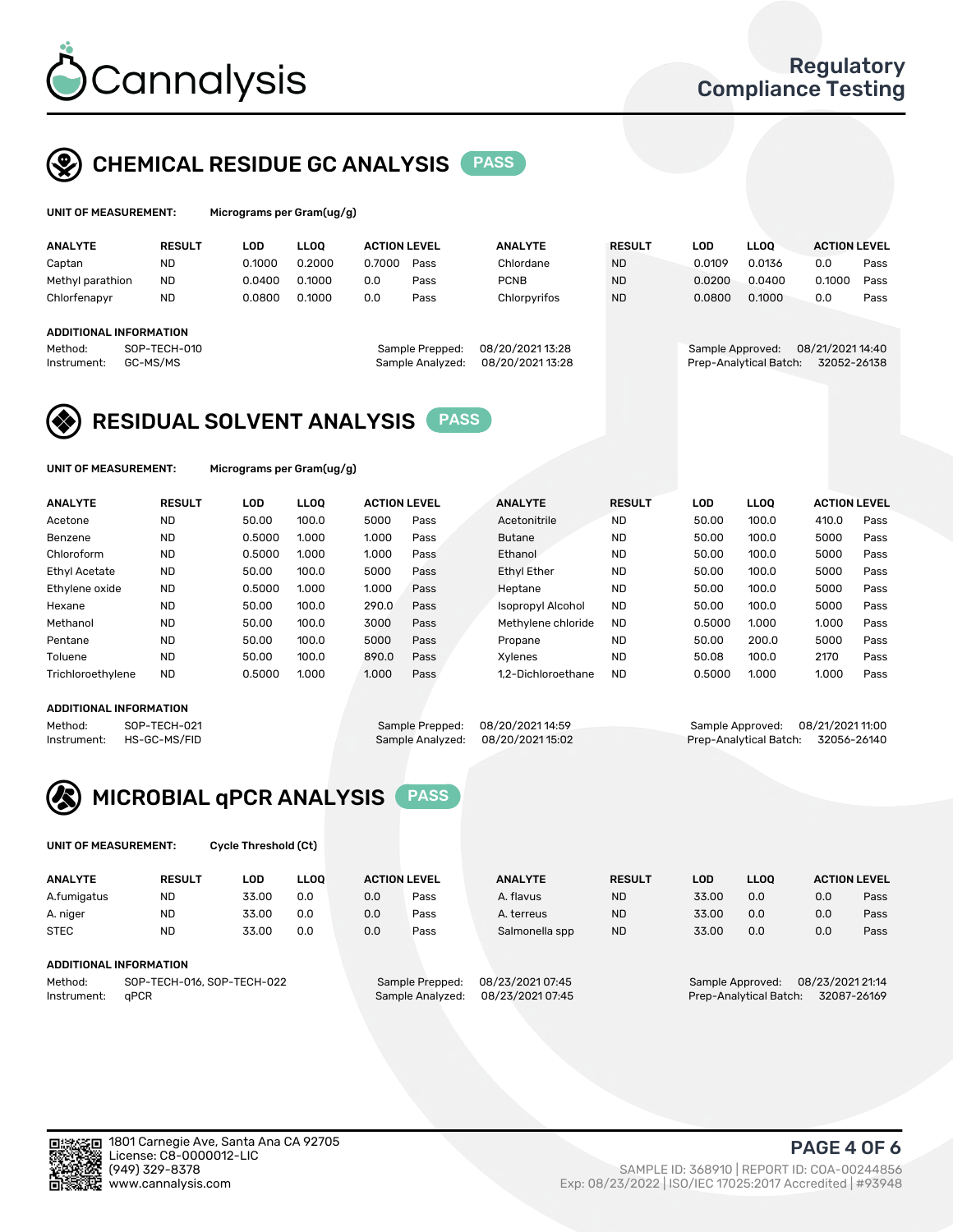

 $U$ UNIT OF MEASUREMENT: Micrograms per Gram(ug/g)



| <b>ANALYTE</b>                                                                                                                                                   | <b>RESULT</b>                                                                                                                                                               | <b>LOD</b>                     | <b>LLOO</b> | <b>ACTION LEVEL</b> |      | <b>ANALYTE</b> | <b>RESULT</b> | <b>LOD</b>       | LLOO <sup>1</sup>      | <b>ACTION LEVEL</b>             |      |
|------------------------------------------------------------------------------------------------------------------------------------------------------------------|-----------------------------------------------------------------------------------------------------------------------------------------------------------------------------|--------------------------------|-------------|---------------------|------|----------------|---------------|------------------|------------------------|---------------------------------|------|
| Arsenic                                                                                                                                                          | <b>ND</b>                                                                                                                                                                   | 0.0120                         | 0.1000      | 0.2000              | Pass | Cadmium        | <b>ND</b>     | 0.0072           | 0.0500                 | 0.2000                          | Pass |
| Lead                                                                                                                                                             | <lloo< td=""><td>0.0068</td><td>0.0500</td><td>0.5000</td><td>Pass</td><td>Mercury</td><td><b>ND</b></td><td>0.0060</td><td>0.0500</td><td>0.1000</td><td>Pass</td></lloo<> | 0.0068                         | 0.0500      | 0.5000              | Pass | Mercury        | <b>ND</b>     | 0.0060           | 0.0500                 | 0.1000                          | Pass |
| <b>ADDITIONAL INFORMATION</b><br>08/20/2021 13:37<br>SOP-TECH-013<br>Sample Prepped:<br>Method:<br>Sample Analyzed:<br>08/20/2021 13:37<br>ICP-MS<br>Instrument: |                                                                                                                                                                             |                                |             |                     |      |                |               | Sample Approved: | Prep-Analytical Batch: | 08/20/2021 20:44<br>32049-26139 |      |
| <b>MYCOTOXINS ANALYSIS</b><br><b>PASS</b>                                                                                                                        |                                                                                                                                                                             |                                |             |                     |      |                |               |                  |                        |                                 |      |
| UNIT OF MEASUREMENT:                                                                                                                                             |                                                                                                                                                                             | Micrograms per Kilogram(ug/kg) |             |                     |      |                |               |                  |                        |                                 |      |
| <b>ANALYTE</b>                                                                                                                                                   | <b>RESULT</b>                                                                                                                                                               | <b>LOD</b>                     | <b>LLOO</b> | <b>ACTION LEVEL</b> |      | <b>ANALYTE</b> | <b>RESULT</b> | <b>LOD</b>       | <b>LLOO</b>            | <b>ACTION LEVEL</b>             |      |

| Aflatoxin B1            | ND        | 1.000 | 2.000 |       | N/A  | Aflatoxin B2 | <b>ND</b> | 2.000 | 5.000 |       | N/A  |
|-------------------------|-----------|-------|-------|-------|------|--------------|-----------|-------|-------|-------|------|
| Aflatoxin G1            | <b>ND</b> | 2.000 | 5.000 |       | N/A  | Aflatoxin G2 | <b>ND</b> | 2.000 | 5.000 |       | N/A  |
| <b>Total Aflatoxins</b> | <b>ND</b> | 10.00 | 14.00 | 20.00 | Pass | Ochratoxin A | <b>ND</b> | 1.000 | 2.000 | 20.00 | Pass |
|                         |           |       |       |       |      |              |           |       |       |       |      |
| ADDITIONAL INFORMATION  |           |       |       |       |      |              |           |       |       |       |      |

Method: SOP-TECH-020 Sample Prepped: 08/20/2021 15:00 Sample Approved: 08/23/2021 09:52 Instrument: LC-MS/MS Sample Analyzed: 08/20/2021 15:05 Prep-Analytical Batch: 32055-26143

### FILTH & FOREIGN MATERIAL ANALYSIS PASS Q

UNIT OF MEASUREMENT: Filth and Foreign Matter (%, #/3g)

| <b>ANALYTE</b>                                              | <b>RESULT</b> | LOD. | LLOO | <b>ACTION LEVEL</b> |                                     | <b>ANALYTE</b>                     | <b>RESULT</b>                                                                 | LOD | <b>LLOO</b> | <b>ACTION LEVEL</b> |      |
|-------------------------------------------------------------|---------------|------|------|---------------------|-------------------------------------|------------------------------------|-------------------------------------------------------------------------------|-----|-------------|---------------------|------|
| IF RH ME                                                    | <b>ND</b>     | 0.0  | 0.0  | 1.000               | Pass                                | <b>IFM</b>                         | <b>ND</b>                                                                     | 0.0 | 0.0         | 25.00               | Pass |
| Mold                                                        | <b>ND</b>     | 0.0  | 0.0  | 25.00               | Pass                                | <b>SSCD</b>                        | <b>ND</b>                                                                     | 0.0 | 0.0         | 25.00               | Pass |
| ADDITIONAL INFORMATION                                      |               |      |      |                     |                                     |                                    |                                                                               |     |             |                     |      |
| Method:<br>SOP-TECH-009<br>Instrument:<br>Visual Inspection |               |      |      |                     | Sample Prepped:<br>Sample Analyzed: | 08/23/202113:06<br>08/23/202113:13 | 08/23/2021 13:20<br>Sample Approved:<br>Prep-Analytical Batch:<br>32109-26179 |     |             |                     |      |



PAGE 5 OF 6